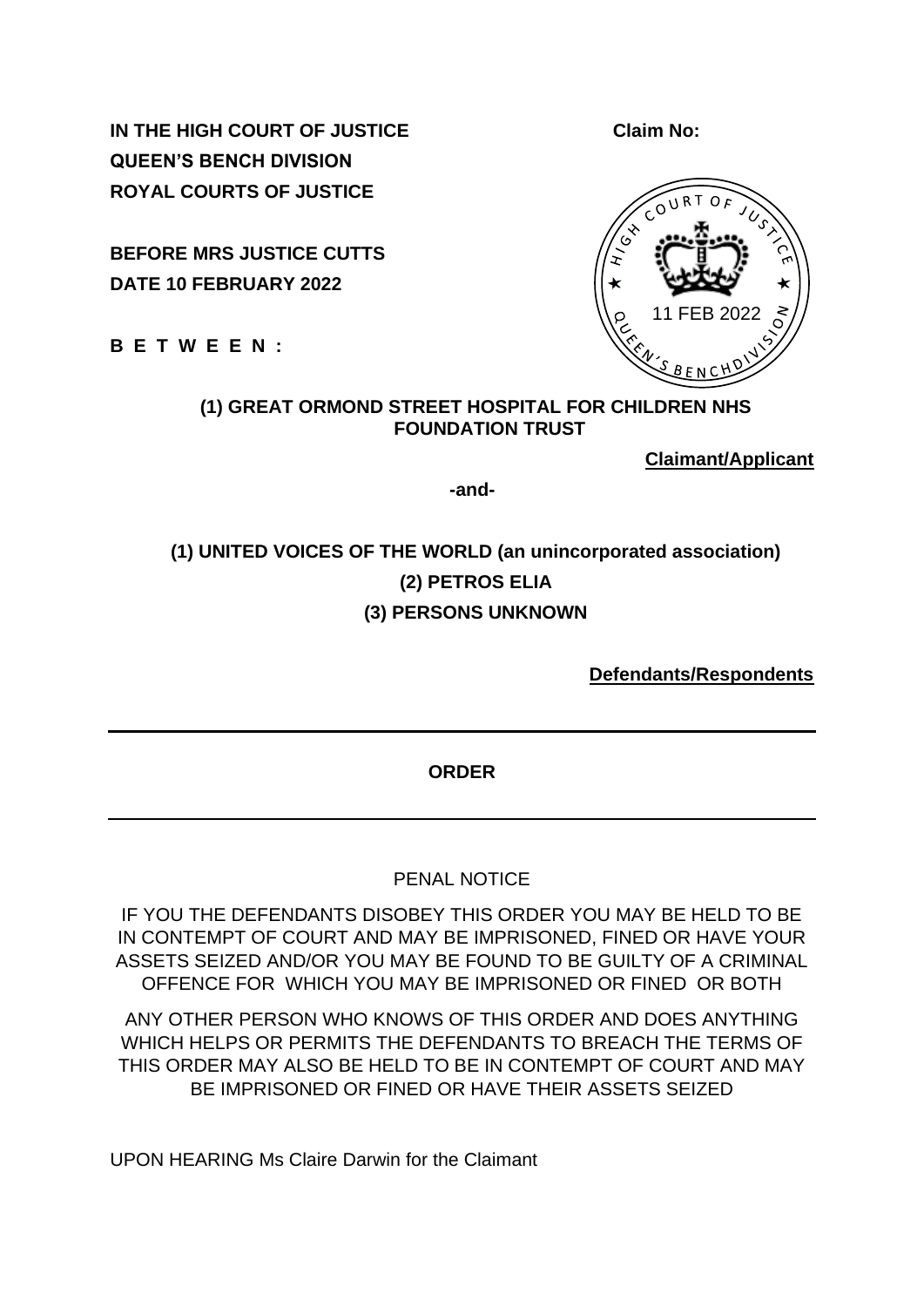### AND UPON HEARING Mr Kennedy for the Defendants

AND UPON CONSIDERING the witness statements from Mr Mathew Shaw and the exhibits thereto

#### IT IS ORDERED:

- 1. This Order shall apply to United Voices Worldwide ("the Union"), its officebearers, employees, officials, officers, agents, local branches and members from time to time, Petros Elia and persons unknown who from time to time intend to support the Union in any campaign involving, the Claimant's and/or the Claimant's freehold or leasehold premises (together "the Affected Persons")
- 2. With immediate effect until the earlier of (a) Trial or (ii) Further Order, the Affected Persons and each of them shall not:
	- a. enter any premises owned by or otherwise occupied by the Claimant ("Trust Premises"), being the buildings shown on the map attached to this Order at Schedule 1 and delineated in red except that an Affected Person may enter the area when:
		- i. Specifically invited to do so by an employee of the Claimant of Director level or above;
		- ii. Such Affected Person is employed as a security guard at the Trust Premises and such entry is required in order for such Affected Person to perform his duties; or
		- iii. The Affected Person is attending the Trust Premises as a parent or guardian of a patient of the Claimant.
	- b. Block, slow down, obstruct or otherwise interfere or impede access to or from the Trust Premises by any person or vehicle.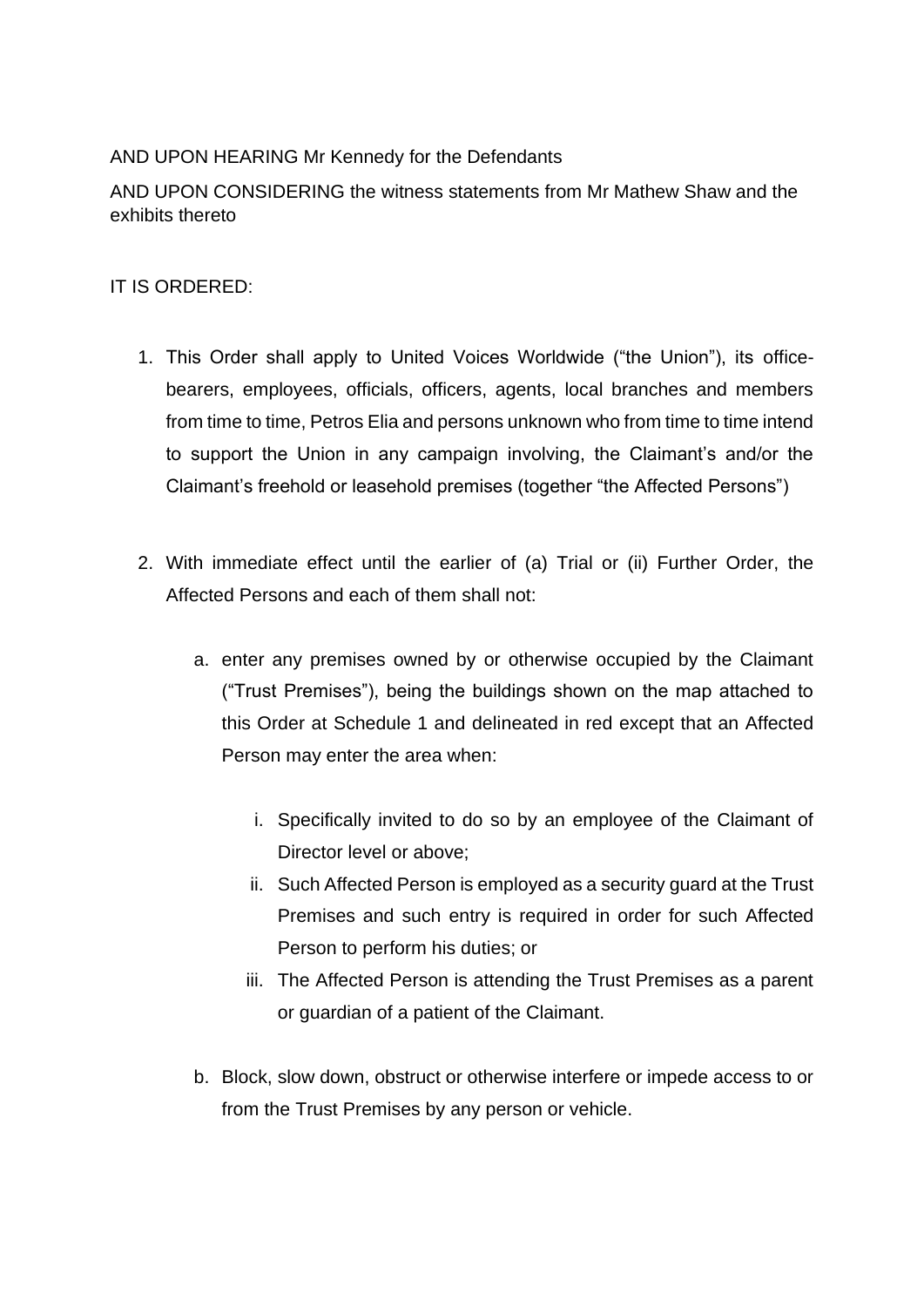- c. Engage in any conduct (whether verbal, written or by gesture) which, objectively viewed, is likely to alarm intimidate or distress any individual entering or exiting the Trust's premises.
- d. Engage in any of the following within 200 metres of the Trust's Premises:
	- i. The playing of music;
	- ii. Shouting;
	- iii. Rapid and dramatic movement (such as, for example vigorous dancing, the waving of banners etc);
	- iv. Any other loud noise;
	- v. Photographing or videoing individuals entering or leaving the Trust's Premises.
- 3. The Affected Persons shall:
	- a.
- i. Restrict any protest or activity to the area shown hatched on the Map at Schedule 1 being the area outside the Paul O'Gorman Building.

#### **Publicity**

- 4. The Union do forthwith, and in any event by 9am on 11 February 2022, publish a copy of this order on their website.
- 5. The Union do forthwith, and in any event by 9am on 11 February 2022, undertake all reasonable steps to make its officials and members aware of this order, including by distributing a copy of this order to their members, including by email and by hard copies.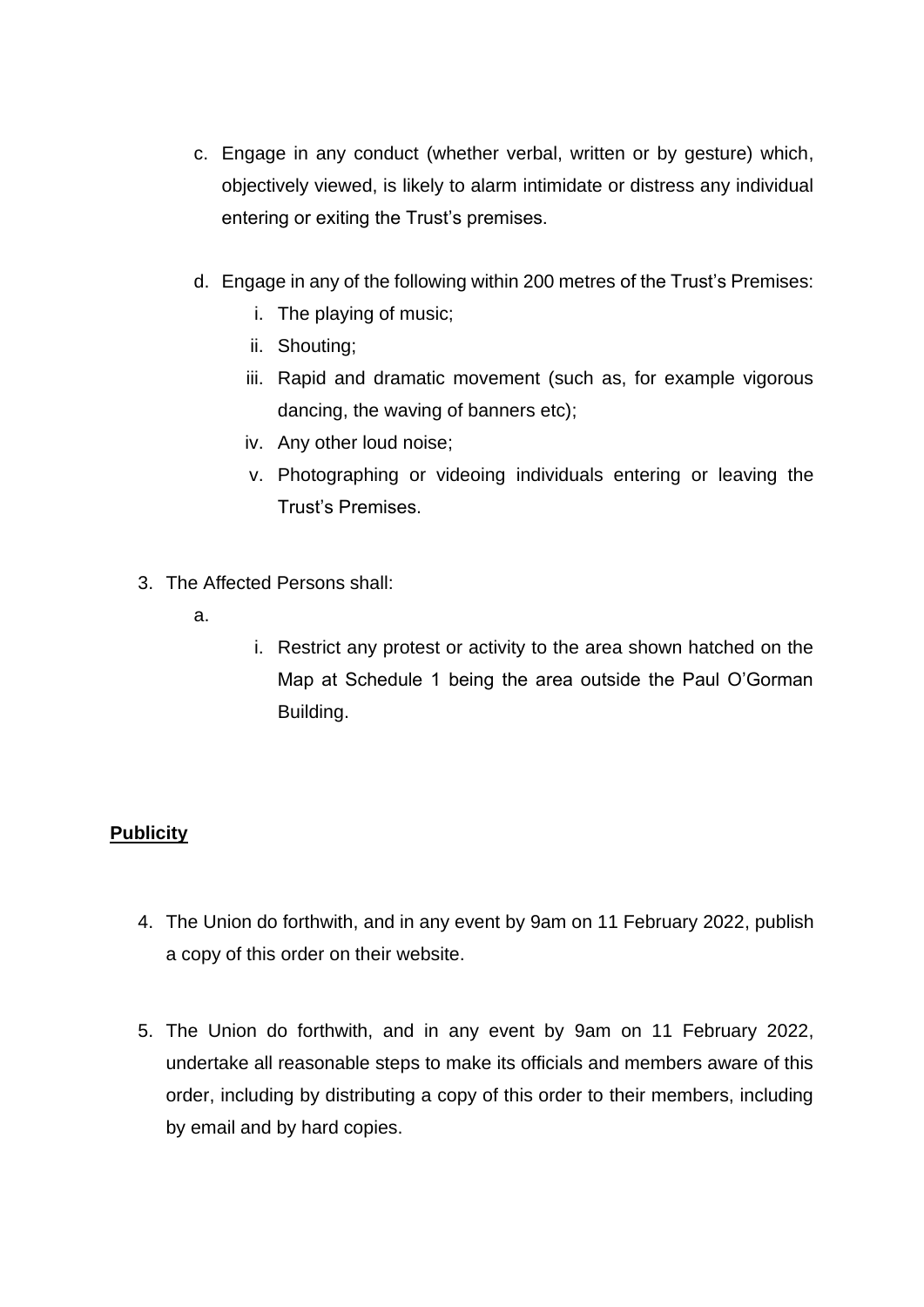#### **Variation and Discharge of this Order**

- 6. The Defendant[s] or any other person affected by this Order may apply to the Court at any time to vary or discharge it but if they wish to do so they must inform the Claimant's solicitor's immediately and in any event not less than 48 hours before the hearing of any such application.
- 7. Name and address of Claimant's solicitors: DAC Beachcroft LLP, Walbrook Building, 25 Walbrook, London, EC4N8AF

#### **COSTS**

8. Costs Reserved.

#### **PARTIES OTHER THAN THE CLAIMANT AND THE DEFENDANT**

9. It is contempt of Court for any person notified of this Order knowingly to assist in or permit a breach of this Order. Any person doing so may be sent to prison, fined, or have his assets seized.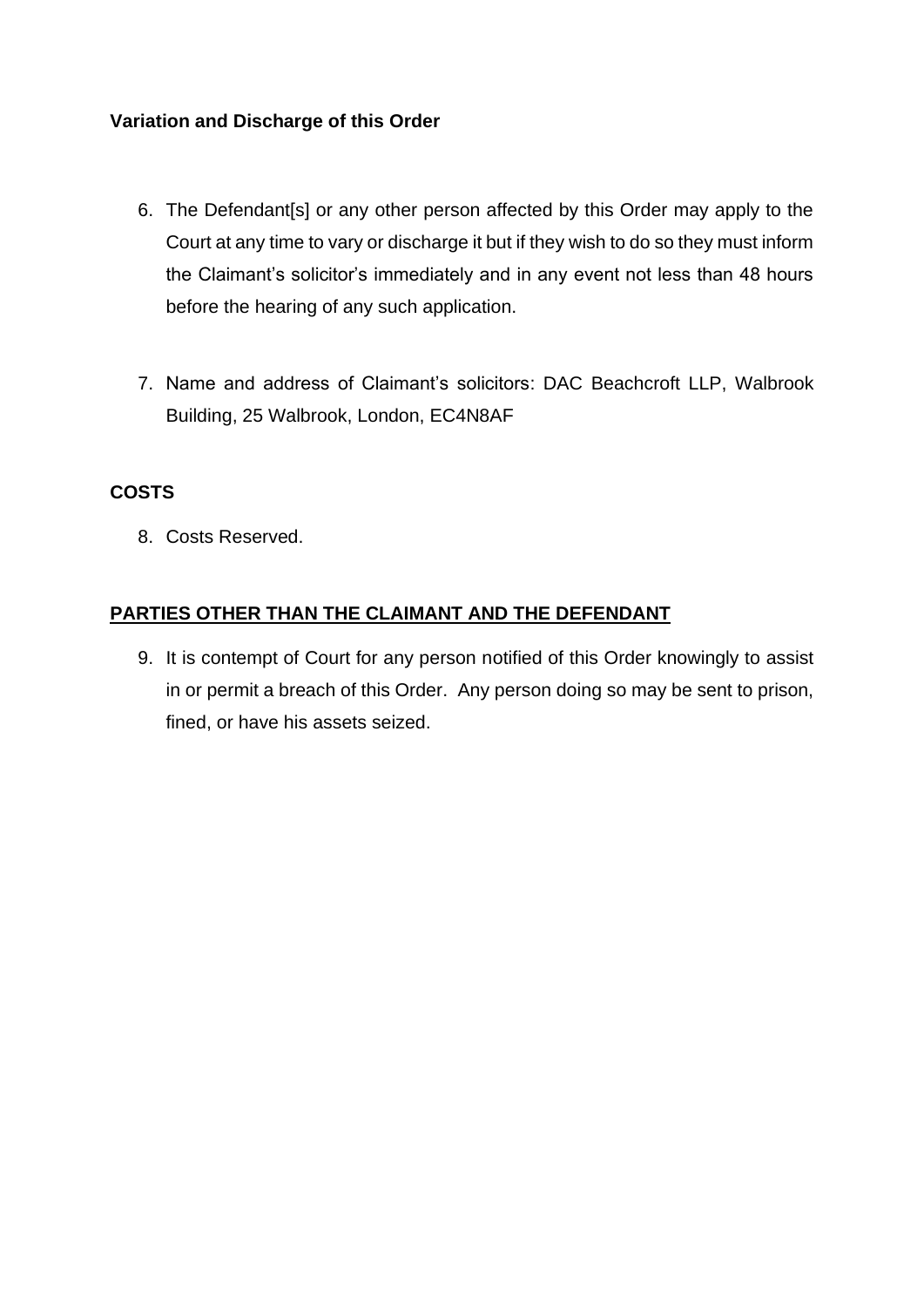## **Level 2 Ground Floor**